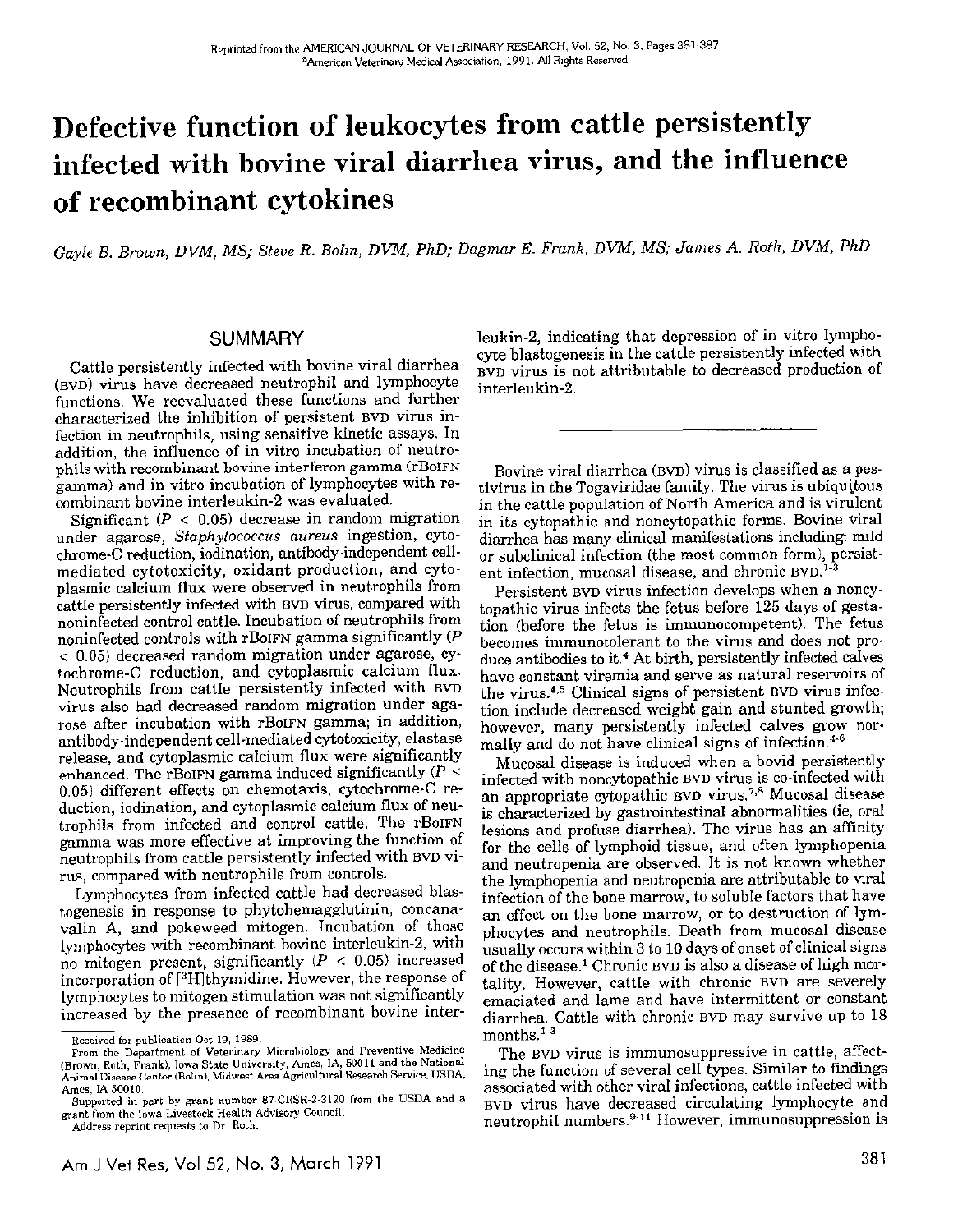not entirely a result of decreased numbers. The immunosuppression observed in cattle with BVD virus infection includes decreased mitogen-induced lymphocyte blastogenesis, 12- 16 decreased monocyte chemotaxis, 17 decreased ingestion of *Staphylococcus aureus* by neutrophils, 16 decreased iodination (myeloperoxidase- $H_2O_2$ -halide activity) in neutrophils,  $11.15$  and decreased antibody-dependent cell-mediated cytotoxicity (ADCC) by neutrophils. 15 The basic mechanism of this viral-induced immunosuppression is not clear, but it predisposes infected cattle to secondary bacterial infections or other viral infections. 18· 20

We specifically were interested in investigating the immunosuppression observed in cattle with persistent BVD virus infection. It has been shown that persistently infected cattle have decreased lymphocyte blastogenesis and decreased *S aureus* ingestion by neutrophils. 16 The primary objective of the study reported here was to better characterize the suppression of neutrophil function in cattle with persistent BYD virus infection. Using kinetic assays for studying neutrophil function, we were able to better define the suppressive effects of persistent BVD virus infection on neutrophils. Our second objective was to determine the effect of recombinant bovine interferon gamma (rBoIFN gamma) on in vitro function of neutrophils and the effect of recombinant bovine interleukin-2 (rBoIL-2) on blastogenesis of blood lymphocytes obtained from cattle persistently infected with the virus.

### Materials and Methods

*Cattle-Nine* healthy 1- to 2-year-old Holstein steers housed at Iowa State University served as controls. Nine cattle of mixed breeds persistently infected with BVD virus (age, 1 to 6 years, 6 females and 3 steers; 3 of the females were in midgestation) were part of the herd at the National Animal Disease Center, Ames, Iowa. Four of the cattle were persistently infected with virus isolate TGAN, and 4 of the cattle were persistently infected with virus isolate NEB. These cattle were experimentally infected during gestation. The other bovid was infected with virus isolate 9789, and was detected as being naturally persistently infected at 6 months of age; clinical evidence of infection was lacking.

*Lymphokine preparations*—The rBoIFN gamma<sup>a</sup> was supplied. The preparation contained 12.5 mg of protein/ ml and had specific activity of approximately  $2.2 \times 10^6$ U/ml. The  $r$ BoIL-2<sup>b</sup> was obtained elsewhere. The preparation had  $1.99 \mu g$  of protein/ml and specific activity of approximately 20,000 U/mL

*Neutrophil isolation-Bovine* neutrophils were isolated as described.<sup>21</sup> Briefly, 250 ml of blood was withdrawn from control cattle and 500 ml of blood was withdrawn from persistently infected cattle into bottles containing acid-citrate-dextrose anticoagulant. After centrifugation, the plasma was discarded and the huffy coat was removed and used to isolate lymphocytes. Packed RBC were lysed with cold buffered hypotonic solution for 1 minute, then isotonicity was restored. Cells were pelleted, and the lysing step was repeated. The isolated neutrophils were suspended in l.5M phosphate-buffered saline solution (PBSS)

at a concentration of 108 cells/ml. Five hundred microliters of the cell suspension was incubated for 2 hours with an equal volume of medium  $199$ , with or without rBoIFN gamma. The final concentration of rBoIFN gamma in the neutrophil solution was  $5.0 \times 10^{-9}$  g/ml.

Total WBC count was determined for the persistently infected and the control cattle, using an electronic cell counter. Values were determined on each of 5 days.

*Kinetic assays of neutrophil function* - Kinetic assays measuring oxidant production, elastase release, and cytoplasmic calcium flux were performed, using a photoncounting spectrofluorometer.d The neutrophil stimulant used in all assays was zymosan A<sup>e</sup> opsonized with fresh bovine serum, as described.<sup>21</sup> Opsonized zymosan was used at a final concentration of 1.0 mg/ml.

*Oxidant production* - This assay, a modification of the procedure described by Hyslop and Sklar<sup>22</sup> indirectly measures  $O_2$ <sup>-</sup> production by neutrophils, as described.<sup>23</sup> When neutrophils are appropriately stimulated and  $O_2^$ is produced, it is rapidly converted to  $H_2O_2$  in the presence of superoxide dismutase. In the presence of horseradish peroxidase,  $H_2O_2$  oxidizes p-hydroxyphenylacetate (PHPA) to a fluorescent product  $PHPA<sub>2</sub>$ , which emits light at a 400-nm wavelength when excited by light at a 340 nm wavelength. Each cuvette contained 2.5 ml of Hanks balanced salt solution (IIBSS) without phenol red,<sup> $c$ </sup> 5  $\times$  $10<sup>6</sup>$  neutrophils, and 75  $\mu$ l of a reagent cocktail consisting of superoxide dismutasee (8 mg/ml of PBSS), horseradish peroxidase<sup>e</sup> (8 mg/ml of PBSS), and PHPA<sup>e</sup> (10 mg/ml of PBSS) at a ratio of 10:10:25, respectively. The assay was performed, using a program that allowed testing of 10 samples simultaneously, taking fluorescence readings of each sample every 150 seconds for 600 seconds. Readings included a baseline reading, then a time-0 reading, which measured the fluorescence just after the stimulant was added.

*Elastase release assay-Elastase* is an enzyme contained in neutrophil granules. The procedure described by Sklar et al<sup>24</sup> for measuring elastase release was used as modified.23 The enzyme acts on the substrate methylsuccinylalanylalanylprolylvalylaminomethyl-coumarin (MCA), which when cleaved, liberates a fluorescent product aminomethylcoumarin. Aminomethylcoumarin, when excited by light at a 380-nm wavelength, fluoresces at a 490-nm wavelength. Each cuvette for this assay contained 2.5 ml of HBSS,  $5 \times 10^6$  neutrophils, and 75 µl of MCA.<sup> $\ell$ </sup> The MCA had been dissolved in dimethylsulfoxide, then diluted in PBSS to stock concentration of  $1.25 \text{ mg/ml}$  and was stored at  $-20$  C. The assay was performed, using a similar program as described for the oxidant assay.

*Cytoplasmic calcium fluxes*-Fura  $2/\text{AM}$  {1-[2-(5-carboxyoxazol-2-yl)-6-aminobenzofuran -5-oxy ]-2-(2 '-amino-5' methyl-phenoxy)-ethane-N,N,N'N'-tetraacetic acid, pentaacetoxymethyl ester} is a fluorescent calcium indicator used to determine cytoplasmic calcium fluxes, as described.23 Neutrophils were incubated with Fura 2-AM

<sup>•</sup> Lot No\_ 322138, Ciba·Geigy Ltd, Basel. Switzerland. <sup>b</sup> Lot No. 21309910, Immunex Corp, Seattle, Wash.

<sup>&#</sup>x27; GIBCO, Grand Island, NY.

<sup>•</sup> Model BOOOC, SLM Instruments Inc, Urbana, Ill.

Sigma Chemical Co, St Louis, Mo. ' Peninsula Laboratories Inc. Belmont, Calif.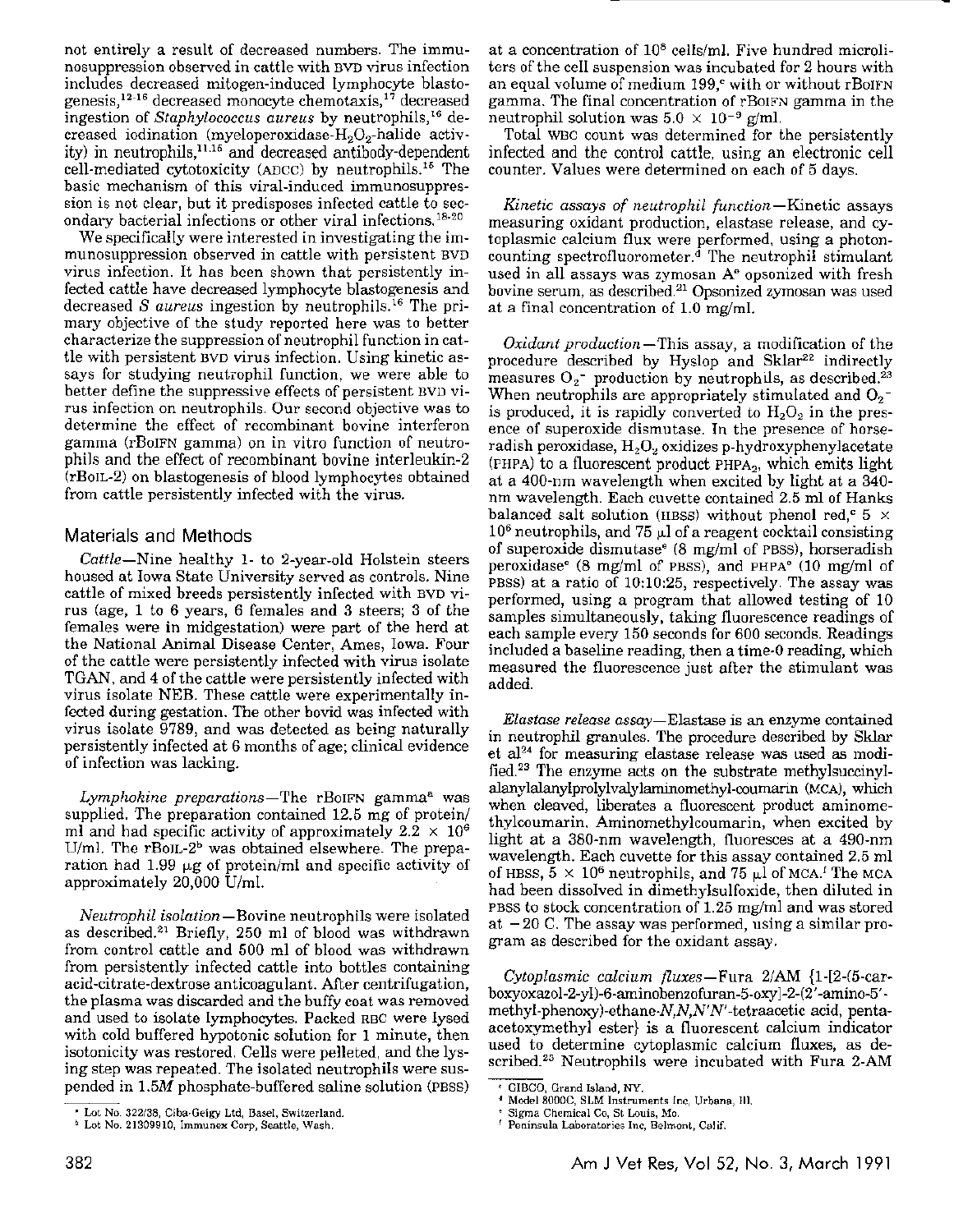for 30 minutes. During incubation, Fura 2-AM enters the cell and is hydrolysed by intracellular enzymes, thus trapping Fura 2 inside the cells. The peak absorbance of Fura 2 shifts from 380-nm to 340-nm wavelength after binding calcium. Therefore, the ratio of free to bound calcium can be measured during activation of neutrophils by opsonized zymosan. The aforementioned spectrofluorometer alternates the excitation wavelength between 340 nm and 380 nm every 2 seconds and records the emittance at a 510-nm wavelength. The corrected ratio of fluorescence (340 nm:380 nm) is stored by the computer. Each cuvette contained 2.5 ml of HBSS and  $5 \times 10^6$  Fura 2loaded neutrophils. The cuvette was placed into the sample chamber, and the cells were stimulated 10 seconds after initiation of the assay. Fluorescence ratio was recorded every 2 seconds for 100 seconds. Calcium concentration can be determined from the fluorescence ratio as described.<sup>25</sup>

*Other neutrophil function* assays-Additional assays were performed as described<sup>16,24</sup> to evaluate neutrophil function in cattle persistently infected with BVD virus and the effect of in vitro incubation with rBoIFN gamma. Briefly, random migration under agarose was measured after an incubation period of 18 hours; the area of random migration was reported in square millimeters. Chemotaxis was measured by migration under agarose toward zymosan-activated serum; the chemotactic index was determined by dividing the distance of directed migration by the distance of random migration. Phagocytosis was measured, using antibody-coated [125l]iododeoxyuridine *S aureus.* Neutrophils were incubated for 10 minutes with bacteria at a ratio of 60:1 (bacteria to neutrophil), then lysostaphin was added to remove the extracellular *Saureus;* results were reported as percentage of bacteria ingested.

Reduction of cytochrome-C, a measure of suporoxide anion production, was evaluated after 30 minutes' incubation of neutrophils with cytochrome-C and opsonized zymosan. Results were reported as optical density/1.25  $\times$ 106 neutrophils/30 min. The iodination reaction, a measure of the myleoperoxidase- $H_2O_2$ -halide system, was measured by incubating neutrophils with opsonized zymosan and  $Na[^{125}]$  for  $20$  minutes; the reaction was terminated by addition of trichloroacetic acid. Results were reported as nanomoles of Nal/107 neutrophils/h. Antibody-dependent cell-mediated cytotoxicity was evaluated, using antibody·coated 51Cr-labeled chicken RBC as the target cell. The effector-to-target cell ratio was 10:1, and results were reported as percentage of specific release during a 2-hour incubation. Antibody-independent cellmediated cytotoxicity (AINC) was measured similarly to ADCC; however, antibody was not added.

*Lymphocyte blastogenesis evaluation-Lymphocytes* were isolated from blood, and lymphocyte blastogenesis was performed, using pokeweed mitogen ( $PWM$ ),<sup>c</sup> phytohemagglutinin (PHA),<sup>g</sup> and concanavalin A (con $A$ <sup>)</sup><sup>e</sup> as mitogens, with a 72-hour incubation period as described.<sup>15</sup> Mitogons were used at concentrations that resulted in optimal stimulation of lymphocytes from control cattle (final dilution of mitogen as supplied by the manufacturer: PIIA, 1:1,000; conA, 1:2,000; PWM, 1:100). In addi· tion, rBoIL-2 was evaluated in vitro for its effect on blastogenesis of lymphocytes from cattle persistently infected with BVD virus and from controls. Lymphocytes were incubated with or without 10.0 ng of  $rB_0L-2<sup>h</sup>/m$ .

*Statistical analysis-Data* were analyzed by use of a computerized program. 26 Analysis of variance was performed, using a split-plot experimental design, with BVD virus infection status as the whole plot and lymphokine (rBoIFN gamma or rBoIL-2) treatment as the subplot. Date of the assay was used as a blocking factor for all assays and, in addition, time point of data collection was used as a blocking factor for the kinetic neutrophil assays. The main effects of BVD virus infection status and lymphokine treatment were evaluated. Because a significant interaction was detected in a number of instances, the direct effect of lymphokino treatment on cells from either control or BVD virus-infected cattle was also evaluated, using one-way analysis of variance with split-plot design. A value of  $P < 0.05$  was used to determine significance.

#### **Results**

*Total WBC count* The WBC count in persistently infected cattle was consistently lower than values in controls. In cattle of the control group, values ranged from 4,400 cells/ $\mu$ l to 14,000 cells/ $\mu$ l, with mean of 8,700 cells/  $\mu$ l and average differential WBC count of 41% neutrophils, 58% lymphocytes, and *2°/o* eosinophils. Values in cattle persistently infected with BVD virus ranged from 2,520 cells/ $\mu$ l to 9,900 cells/ $\mu$ l, with mean of 4,300 cells/ $\mu$ l and average differential WBC count of  $22\%$  neutrophils,  $76\%$ lymphocytes, and 2% eosinophils.

*Neutrophil* assays-Results of assays examining the effets of persistent BVD virus infection, rBoIFN gamma, and the interaction of these 2 factors on neutrophil functions were determined (Tables 1 and 2; Fig 1~3). When com-

<sup>h</sup> Immunex Corp, Seattle, Wash.

Table 1-Bovine neutrophil assay mean values for four treatment groups and the SEM for each assay

| Treatment group assay values. |                                                |                 |                   |                 |  |
|-------------------------------|------------------------------------------------|-----------------|-------------------|-----------------|--|
|                               | Control<br>$\ddot{}$                           |                 | PRVD<br>$\ddot{}$ |                 |  |
|                               |                                                |                 |                   |                 |  |
| $(n = 18)$                    | $(n = 18)$                                     | $(n = 18)$      | $(n = 18)$        | SE.4            |  |
| 60                            | 44                                             | 48              | 38                | ±3              |  |
| 1.33                          | 1.36                                           | 1.44            | 1.25              | ± 0.04          |  |
| 29                            | 31                                             | 21              | 24                | $\pm 1$         |  |
| 0.87                          | 0.80                                           | 0.74            | 0.80              | ±0.02           |  |
| 34                            | 31                                             | 25              | 27                | ±1              |  |
| 16                            | 18                                             | 2               | 8                 | ±Ι              |  |
| 52                            | 57                                             | 48              | 54                | ±3              |  |
|                               | Control<br>Random migration (mm <sup>2</sup> ) | eBoien<br>gamma | <b>FBVD</b>       | rBoifn<br>gamma |  |

<sup>•</sup> Difro Laboratories, Detroit, Mich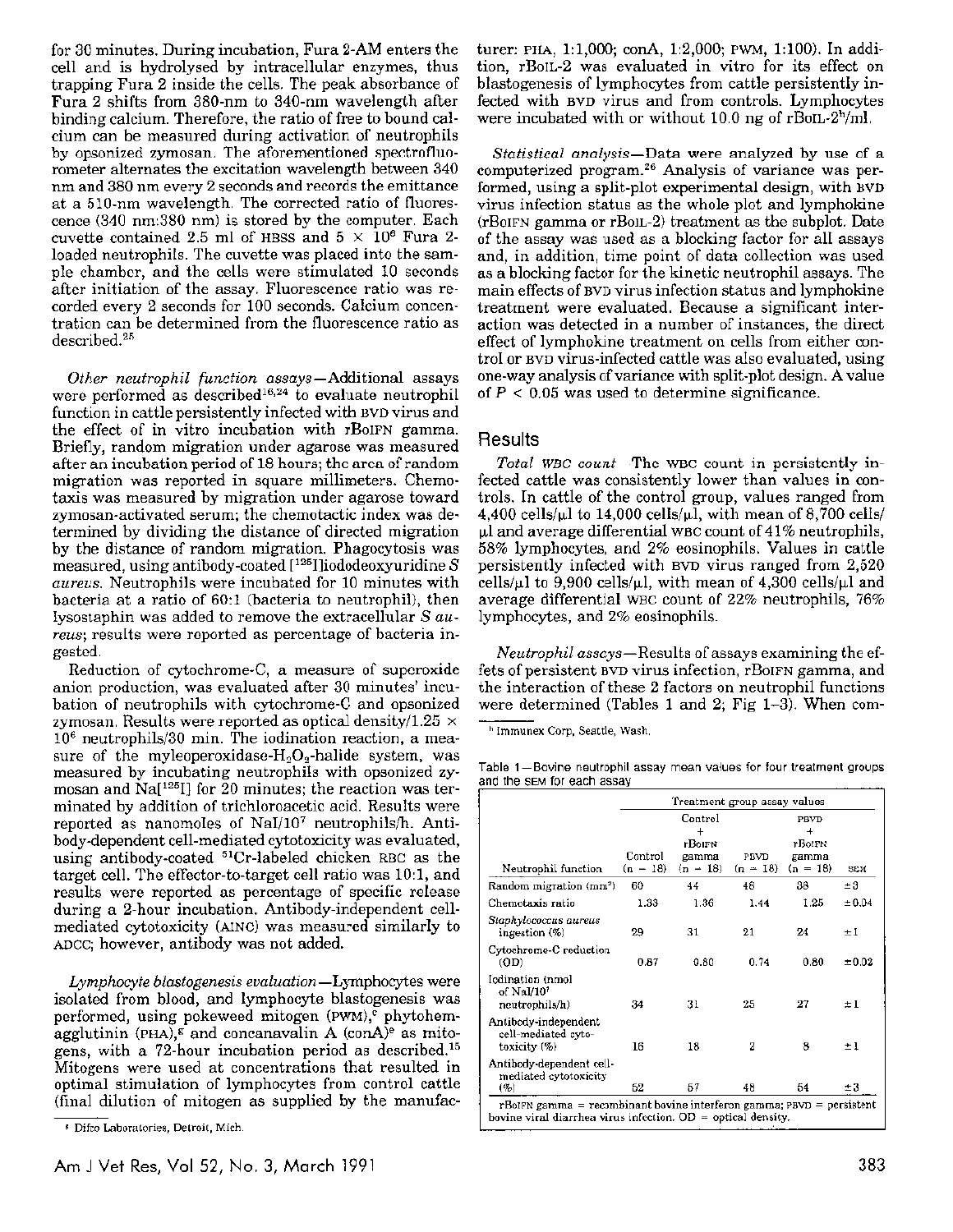Table 2-Level of significance for the main effects of PBVD virus infection and rB01FN gamma on neutrophils and their interaction, using analysis of variance

| Neutrophil function                                                       | Control<br>VS.<br>PBVD | Control vs<br>$control +$<br>rBolFN<br>gamma | PBVD VS<br>PBVD +<br>r BolFN<br>gamma | PBVD by<br>rBoiFN gamma<br>interaction |
|---------------------------------------------------------------------------|------------------------|----------------------------------------------|---------------------------------------|----------------------------------------|
| Random migration<br>Chemotaxis                                            | 0.048<br>0.71          | 0.001<br>0.13                                | 0.03<br>0.08                          | 0.57<br>0.02                           |
| <i>S aureus</i> ingestion<br>Cytochrome-C reduction                       | 0.001<br>0.001         | 0.44<br>0.01                                 | 0.25<br>0.3                           | 0.99<br>0.001                          |
| Iodination<br>Antibody-independent<br>cell-mediated<br>cytotoxicity       | 0.03<br>0.002          | 0.50<br>0.69                                 | 0.37<br>0.02                          | 0.01<br>0.22                           |
| Antibody-dependent<br>cell-mediated<br>evtotoxicity<br>Oxidant production | 0.22<br>0.03           | 0.33<br>0.79                                 | 0.17<br>0.16                          | 0.65<br>0.19                           |
| Elastase release<br>Cytoplasmic<br>$Ca^{2+}$ increase                     | 0.06<br>0.01           | 0.14<br>0.001                                | 0.002<br>0.001                        | 0.72<br>0.003                          |
| See Table 1 for kev.                                                      |                        |                                              |                                       |                                        |



Figure 1-Mean values ( $n = 18$ ) for the kinetic assay measuring oxidant production by neutrophils from 4 treatment groups. Mean values are the change in fluorescence units from baseline at time 0. The SEM for these mean values is  $600$  relative fluorescent units. Pevo = persistent bovine viral diarrhea; IFNQ = (recombinant bovine) interferon gamma.

pared with findings in controls, neutrophils from cattle persistently infected with BVD virus had significantly decreased random migration under agarose, ingestion of *S aureus,* cytochrome-C reduction, iodination, AJNC, oxidant production, and intracellular calcium flux. In addition, a tendency ( $P = 0.06$ ) for decreased elastase release was apparent.

Neutrophils obtained from control cattle and incubated with rBoIFN gamma resulted in significantly decreased random migration under agarose, cytochrome-C reduction, and cytoplasmic calcium flux (Tables 1 and 2; Fig 3).

Neutrophils obtained from persistently infected cattle and incubated with rBoIFN gamma resulted in significant decrease in random migration under agarose, and increase of the following functions: AINC, elastase release, and cytoplasmic calcium flux (Tables 1 and 2; Fig 2 and 3).

The interaction between persistent BVD virus infection and rBoIFN gamma was statistically evaluated (Table 2).



Figure 2-Mean values ( $n = 18$ ) for the kinetic assay measuring elastase release from bovine neutrophils for 4 treatment groups. The mean values are the change in fluorescence units from baseline at time 0. The SEM for these mean values is 400 relative fluorescence units. *See* Figure 1 for key.



Figure 3-Mean values for the kinetic assay measuring cytoplasmic calcium fluxes in neutrophils from 4 treatment groups. Mean values represent the corrected fluorescence ratio (excitation, 340 nm/380 nm): SEM is 0.13. See Figure 1 for key.

Significant interaction was observed between persistent infection and in vitro incubation with rBoIFN gamma for chemotaxis, cytochrome-C reduction, iodination, and cytoplasmic calcium flux. After incubation with rBolFN gamma, neutrophils from cattle persistently infected with BVD virus had decreased chemotaxis and increased functions of cytochrome-C reduction, iodination and cytoplasmic calcium flux. Incubation with rBoIFN gamma had the opposite effect on neutrophils from control cattle for these assays.

*Lymphocyte blastogenesis-Lymphocytes* from persistently infected cattle had significantly decreased response to stimulation by PHA, conA, and PWM (Table 3). Incubation media that contained rBoIL-2 significantly  $(P \leq$ 0.01) increased the background counts for lymphocytes from control and persistently infected cattle, but did not increase mitogen-stimulated responses. Significant interaction between rBoIL-2 and persistent RVD virus infection was not detected.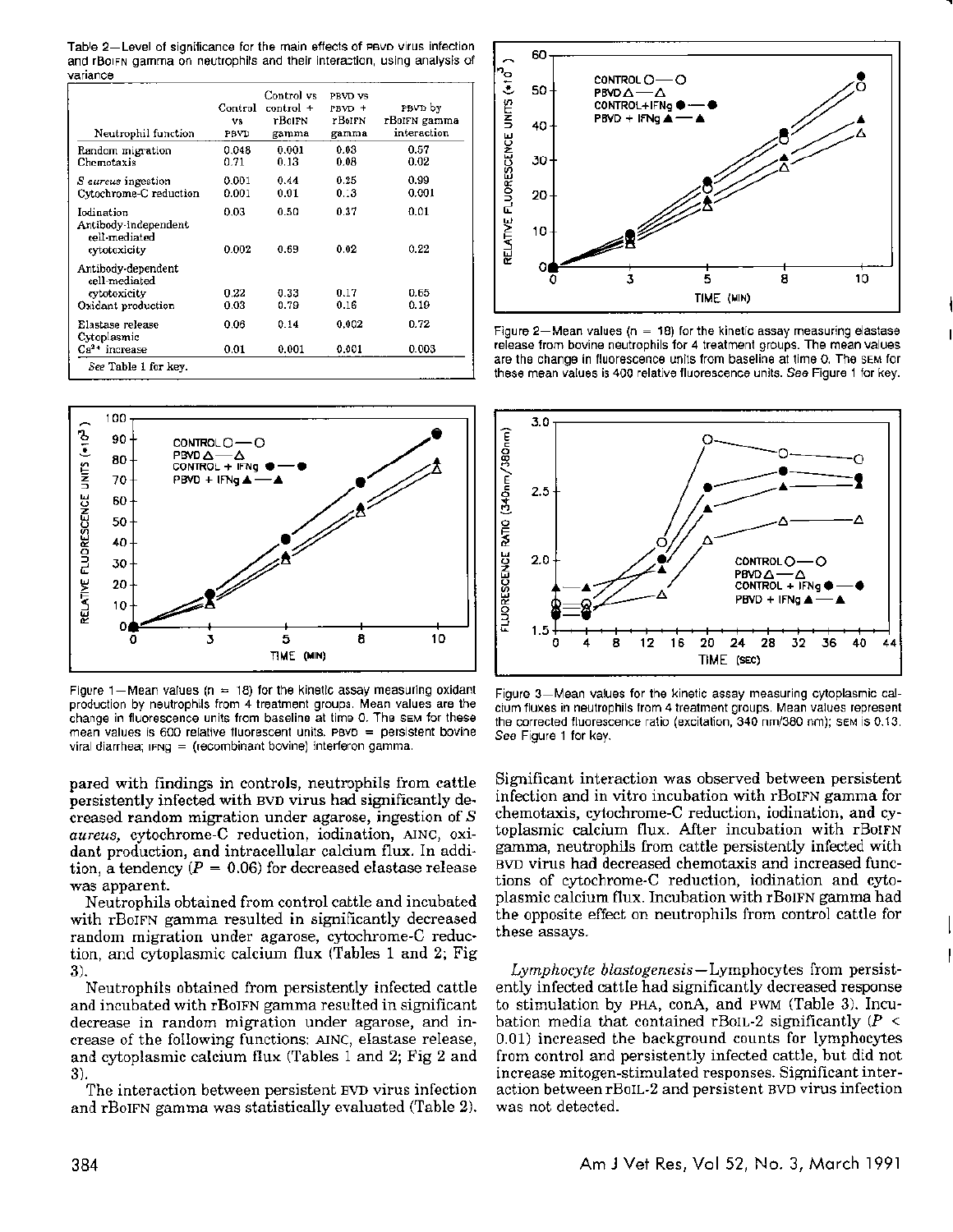Table 3-Tritiated thymidine uptake by resting or stimulated blood lymphocytes from four treatment groups and level of statistical significance of the main effects of PBVD virus infection and recombirant bovine interleukin-2 (r801L-2) on lymphocytes and their interaction, using analysis of variance

|                                                                                                   | Treatment group assay values |                                  |                    |                             | Probability of $> F$ |               |               |                          |                  |
|---------------------------------------------------------------------------------------------------|------------------------------|----------------------------------|--------------------|-----------------------------|----------------------|---------------|---------------|--------------------------|------------------|
|                                                                                                   |                              | Control                          |                    | PBVD                        |                      |               | Control       | PBVD                     | PBVD             |
|                                                                                                   | Control                      | rBoil 2<br>$(n = 17)$ $(n = 16)$ | PRVD<br>$(n = 17)$ | $r$ Boil $-2$<br>$(n = 16)$ |                      | Control<br>vs | VS<br>Control | vs<br>PBVD               | by<br>$r$ Boil-2 |
| Mitogen                                                                                           | cpm                          | cpm                              | cpm                | cpm                         | SEM                  | PBVD          | $+$ rBoiL-2   | $+$ rBo <sub>IL</sub> -2 | interaction      |
| None                                                                                              | 700                          | 4.600                            | 500                | 6,600                       | ±600                 | 0.08          | 0.0001        | 0.0001                   | 0.10             |
| PHA.                                                                                              | 23.700                       | 27.400                           | 14.100             | 15.300                      | ± 2.500              | 0.01          | 0.38          | 0.81                     | 0.90             |
| ConA                                                                                              | 49.100                       | 54,000                           | 21,600             | 22,400                      | ± 2.400              | 0.0001        | 0.35          | 0.91                     | 0.91             |
| <b>PWM</b>                                                                                        | 17.300                       | 16,600                           | 6,000              | 6,600                       | ±700                 | 0.0001        | 0.64          | 0.67                     | 0.29             |
| cpm = counts per minute; PHA = phytohemagglutinin; conA = concanavalin A; PWM = pokeweed mitogen, |                              |                                  |                    |                             |                      |               |               |                          |                  |

## **Discussion**

This investigation extended results of a previous study'6 defining alterations of neutrophil and lymphocyte function in cattle persistently infected with BVD virus. Additional aspects of neutrophil function were found to be suppressed, and in vitro incubation with rBoIFN gamma was shown to significantly improve several of the suppressed functions. These results indicate that rBoIFN gamma may be effective in vivo for overcoming immunosuppression in cattle with persistent BVD virus infection similarly as for cattle immunosuppressed by administration of dexamethasone.<sup>27-28</sup> In vitro incubation with rBoIL-2 was not able to alter depression of lymphocyte blastogenesis in cattle persistently infected with BVD virus, indicating that depression was not attributable to decreased production of IL-2 in vitro.

The influence of IFN gamma on neutrophils has been evaluated. Human neutrophils incubated with recombinant human IFN gamma have increased number of Fe receptors and enhanced phagocytic and cytotoxic functions.<sup>29-32</sup> Interferon gamma (in vitro and in vivo) alters neutrophil functions of cattle, although results are variable.<sup>27,33-35</sup> The reason for this variability is not clear. In general, rBoIFN gamma has a greater effect on the function of neutrophils obtained from cattle that are immunosuppressed, compared with neutrophils obtained from healthy control cattle.<sup>27,35</sup> This is consistent with results of our study, Therefore, the variability observed in the effects of rBoIFN gamma on neutrophil function from clinically normal cattle may be attributable to variability in physiologic status of healthy cattle.

The mechanism of action of IFN gamma is not well described; however, it is known that IFN gamma binds to a cell surface receptor.<sup>36,37</sup> Also, protein synthesis and arachidonic acid metabolism by neutrophils are needed for IFN gamma to modulate some, but not all bovine neutrophil functions.<sup>33</sup>

Incubation of rBoIFN gamma with neutrophils obtained from our cattle persistently infected with BVD virus significantly enhanced AINC, elastase release, and cytoplasmic calcium flux, and inhibited random migration. Incubation of rBoIFN gamma with neutrophils from control cattle also resulted in significantly inhibited random migration under agarose; however, cytochrome-C reduction and cytoplasmic calcium flux were decreased. Significant interaction between rBoIFN gamma and persistent BVD virus infection was detected for neutrophil chemotaxis, cytochrome-C reduction, iodination, and cytoplasmic calcium increase. On the basis of our assay re-

sults, the effect of rBoIFN gamma on neutrophils from healthy cattle is significantly different from the effect on neutrophils from cattle with persistent BVD virus infection.

The mechanisms for the decreased cytoplasmic calcium flux and decrease in other neutrophil functions of cattle persistently infected with BVD is unknown. Possibly, a decrease in cell surface receptors or an alteration in one of many steps in signal transduction is involved.

The signal transduction pathway that results after an opsonized particle binds to a bovine neutrophil has not been clearly defined. However, some possible explanations for the defects observed in neutrophils of persistently infected cattle can be made on the basis of what is known of the signal transduction pathway of human neutrophils.38 Briefly, an opsonized particle binds to a receptor that signals a G protein. The G protein activates an enzyme that cleaves membrane lipids, resulting in formation of a cytosolic messenger (inositol triphosphate) and a lipid soluble messenger (diacylglycerol). The cytosolic portion signals calcium to be released from intracellular stores, and the membrane portion stimulates protein kinase C. The importance of the cytoplasmic calcium flux has been reported for many neutrophil functions. The calcium flux is one of the initial events in receptor-mediated activation, and is essential for subsequent cellular responses.<sup>23,38,39</sup> It is likely that the decreased cytoplasmic calcium flux in neutrophils from cattle persistently infected with BVD virus contributes to the other defective functions. This is somewhat supported by the concurrent improvement in cytoplasmic calcium flux and several other functions of neutrophils from persistently infected cattle after incubation with rBoIFN gamma. Recombinant BorFN gamma may reverse the defective step(s) in the signal transduction pathway or may act at another step.

Compared with lymphocytes from control cattle, those from cattle persistently infected with BVD virus had decreased lymphocyte blastogenesis in response to all 3 mitogens. These results were consistent with previous reports of decreased mitogen-induced blastogenesis in cattle with persistent BVD virus infection.<sup>16</sup> Other forms of BVD virus infection also are reported to result in decreased lymphocyte blastogenic response to mitogens.<sup>12-15,40-41</sup> The mechanism for the decrease in blastogenesis is not known.

Differences in age, gender, breed, and husbandry were evident between the BVD virus-infected and control cattle. The possibility exists that these factors could have contributed to the differences observed between the groups. The fact that the defects in neutrophil and lymphocyte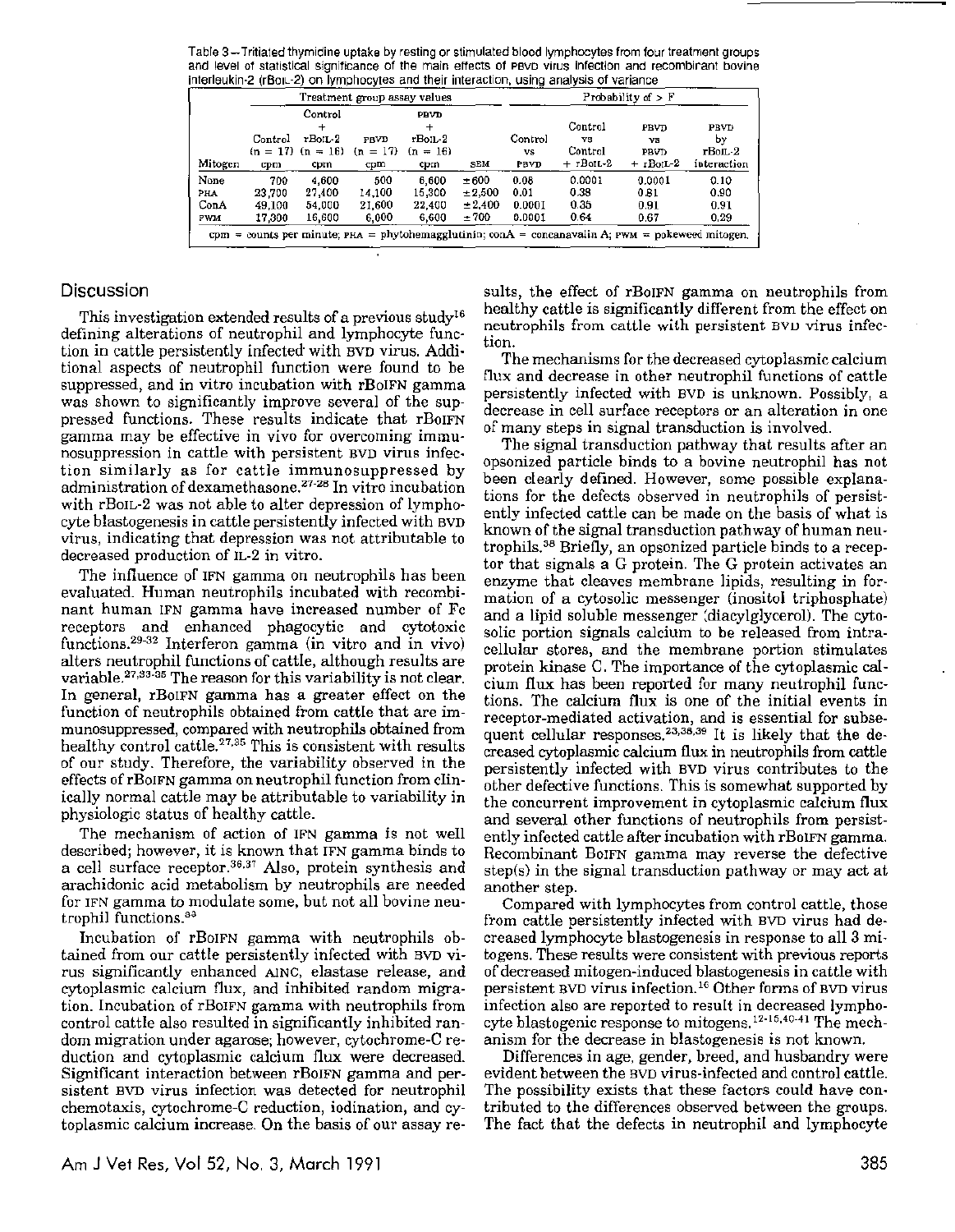function in these cattle persistently infected with BVD virus were similar to those described in a different group of cattle16 persistently infected with BVD virus indicates that the defects are associated with BVD virus infection.

lnterleukin-2 is important for proliferation of T cells. Interleukin-2 binds to a receptor that activates protein kinase C, resulting in phosphorylation of proteins leading to DNA synthesis. $42$  One of the purposes of our study was to determine whether the decrease in lymphocyte blastogenesis of cattle persistently infected with BVD virus was attributable to decreased production and/or secretion of IL-2 from T cells, others<sup>43</sup> reported that addition of IL-2 to lymphocyte cultures reverses the suppression of lymphocyte blastogenesis induced by cortisol. In our study, rBoIL-2 was mitogenic by itself, as indicated by its influence on proliferation (in the absence of mitogens) of lymphocytes from healthy cattle and cattle persistently infected with BVD. The fact that blastogenesis of lymphocytes from both groups of cattle was equally enhanced by rBoIL-2 (in the absence of mitogens) indicates that the lymphocyte defect may not be in the IL-2 stimulatory pathway. Enhancement of blastogenesis in nonstimulated lymphocytes by IL-2 has been described. 42, 44 An additive effect on blastogenesis was seen when lymphocytes from control cattle were incubated with rBoIL-2 and either PHA or conA (Table 3), although the effect was not statistically significant. This finding was consistent with a previous report that optimal concentrations of conA and recombinant human IL-2 had an additive effect on bovine lymphocyte blastogenesis.45 However, this additive effect was not observed in the lymphocyte cultures from persistently infected cattle, even though the rBoIL-2 significantly increased background counts. The cause for this lack of additive effect of rBoIL-2 and PHA or conA on lymphocytes from persistently infected cattle is not known, but is probably attributable to the same factors that limit lymphocyte proliferation in response to mitogens. The addition of rBoIL-2 to lymphocyte cultures did not significantly enhance the blastogenic response of these cells to mitogens, which indicates that a deficiency of IL-2 may not be responsible for the decreased blastogenic responsiveness of lymphocytes from infected cattle. The mechanism of suppression of lymphocyte blastogenesis is not known; however, because neutrophils and lymphocytes use a similar signal transduction pathway,<sup>46</sup> it may be that a similar defect in signal transduction is responsible for inhibition of lymphocyte and neutrophil functions.

#### References

1. Radostits OM, Littlcjohns IR. New concepts in the pathogenesis, diagnosis and control of diseases caused by the bovine viral diarrhea virus. *Can Vet* J 1988;29:513-528.

2. Baker JC. Bovine viral diarrhea virus: a review. J *Am Vet Med Assoc* 1987;190:1449-1458.

3. Duffell SJ, Harkness JW. Bovine viral diarrhoea-mucosa] disease infection in cattle. *Vet Rec* 1985;117:240-245.

4. McClurkin AW, Littledike ET, Cutlip RC, et al. Production of cattle immunotolerant to bovine viral diarrhea virus (BVDV). Can J Comp Med 1984;48:156-161.

5. Barber DML, Nettleton JA, Herring JA, et al. Disease in a dairy herd associated with the introduction and spread of bovine virus diarrhoea virus. *Vet Rec* 1985;117:459-464.

6. Coria MF, McClurkin AW. Specific immune tolerance in an apparently healthy bull persistently infected with EVD virus. J *Am Vet Med A.ssoc* 1978;172:449-451.

7. Brownlie J, Clarke MC, Howard CJ. Experimental production of fatal mucosa! disease in cattle. *Vet Rec* 1984;114:535-536.

8. Bolin SR, McClurkin AW, Cutlip RC, et al. Severe clinical disease induced in cattle persistently infected with noncytopathic bovinc viral diarrhea virus by supcrinfection with cytopathic bovine viral diarrhea virus. *Am* J *Vet Res* 1985;46:573-576.

9. Bolin SR, McClurkin AW, Coria MF. Effects of bovine viral Ciarrhea virus on percentages and absolute numbers of circulating B and T lymphocytes in cattle. Am *J Vet Res* 1985;46:884-886.

10. Ellis JA, Davis WC, Belden EL, et al. Flow cytofluorimetric analysis of lymphocyte subset alterations in cattle infected with bovine viral diarrhea virus. *Vet Pothol* 1988;25:231-236.

11. Roth JA, Kaeberle ML, Grilfith RW. Effects of bovine viral diarrhea virus infection on bovine polymorphonuclear leukocyte function. *Am* J *Vet Res* 1981;42:244-250.

12. Muscoplat CC, Johnson DW, Stevens JB. Abnormalities of in vitro lymphocyte responses during bovine viral diarrhea virus infection. *Am* J *Vet Res* 1973;34:753-755.

13. Posposil A, Machatkova M, Mensik F, et al. Decline in phytohaemagglutinin responsiveness of lymphocytes from calves infected experimentally with bovine virus diarrhea-mucosal disease virus and parainfluenza 3 virus *Acta Vet (Brno)* 1977;44:369-375.

14. Muscoplat CC, Johnson DW, Teuscher E. Surface immunoglobulin of circulating lymphocytes in chronic bovine diarrhea: abnormalities in cell population and cell functions. *Am* J *Vet Res* 1973;34:1101- 1105.

15. Roth JA, Kaeberle ML. Suppression of neutrophil and lymphocyte function induced by a vaccinal strain of bovine viral diarrhea virus with and without the administration of ACTH. *Am* J *Vet Res*  1983;44:2366-2372.

16. Roth JA, Bolin SR, Frank DE. Lymphocyte blastogenesis and neutrophil function in cattle persistently infected with bovine viral diarrhea virus. *Am* J *Vet Res* 1986;47:1139-1141.

17. Ketelsen AT, Johnson DW, Muscoplat CC. Depression of bovine monocyte chemotaxis by bovine viral diarrhea virus. *Infect lmmun*  1979;25:565-568.

18. Potgieter LND, McCracken MD, Hopkins FM, et al. Effect of bovine viral diarrhea virus infection on the distribution of infectious bovine rhinotracheitis virus in calves. *Am* J *Vet Res* 1984;45:687-690.

19. Reggiardo C. Role of BVD virus in shipping fever of feedlot cattle: case studies and diagnostic considerations. *Proc Annu Meet Am Assoc Vet Lab Diagn* 1979;22:315-320.

20. Corstvet RE, Fanciera RJ. Effect of infectious bovine rhinotracheitis virus and bovine virus diarrhea virus on *Pa.steurella hemolytica*  infection in the bovine lung. *Am Assoc Vet Lab Diagn* 1982;25:363--368.

21. Roth JA, Kaeberle ML. Evaluation of bovine polymorphonuclear leukocyte function. *Vet lmmunol Immunopathol* 1981;2:157-174.

22. Hyslop PA, Sklar LA. A quantitative fluorometric assay for the determination of oxidant production by polymorphonuclear leukocytes: its use in the simultaneous fluorometric assay of cellular activation processes. *Anal Biochem* 1984;141:280-286.

23. Brown GB, Roth JA. Comparison of the response of bovine and human neutrophils to various stimuli. *Vet lmmunol Immunupulhul*  1991; in press.

24. Sklar LA, McNeil VM, Jesaitis AJ, et al. A continuous spectroscopic analysis of the kinetics of elastase secretion by neutrophils. J *Biol Chem* 1982;257:5471-5475.

25. Grynkiewicz G, Poenie M, Tsien R. A new generation of Ca•• indicators with greatly improved fluorescence properties. J Biol Chem l 985;260:3440-3450.

26. *SAS user's guide: Statistics, Version 5 Edition.* Cary, NC: SAS Institute Inc, 1985; 956.<br>27. Roth JA, Frank DE, Recombinant bovine interferon gamma as

an immunomodulator in dexamethasone-treated and nontreated cattle. J *Interferon Res* 1989;9:143-151.

28. Chiang YW, Roth JA, Andrews JJ. Influence of recombinant bovine interferon gamma and dexamethasone on pneumonia attributable to *Haemophilus somnus* in calves. Am J Vet Res 1990;51:759-762.

29. Shalaby MR, Aggarwal BB, Rinderknecht E, et al. Activation of human polymorphonuclear neutrophil functions by interferon-gamma and tumor necrosis factors. J *Immunol* 1985;135:2069-2073.

30. Perussia B, Kobayashi M, Rossi ME, et al. Immune interferon enhances functional properties of human granulocytes: role of Fe receptors and effect of lymphotoxin, tumor necrosis factor, and granulocytemacrophage colony-stimulating factor. J Immunol 1987;138:765-774.

31. Basham TY, Smith WK, Merigan TC. Interferon enhances antibody-dependent cellular cytotoxicity when suboptimal concentrations of antibody are used. Cell Immunol 1984;88:393-400.